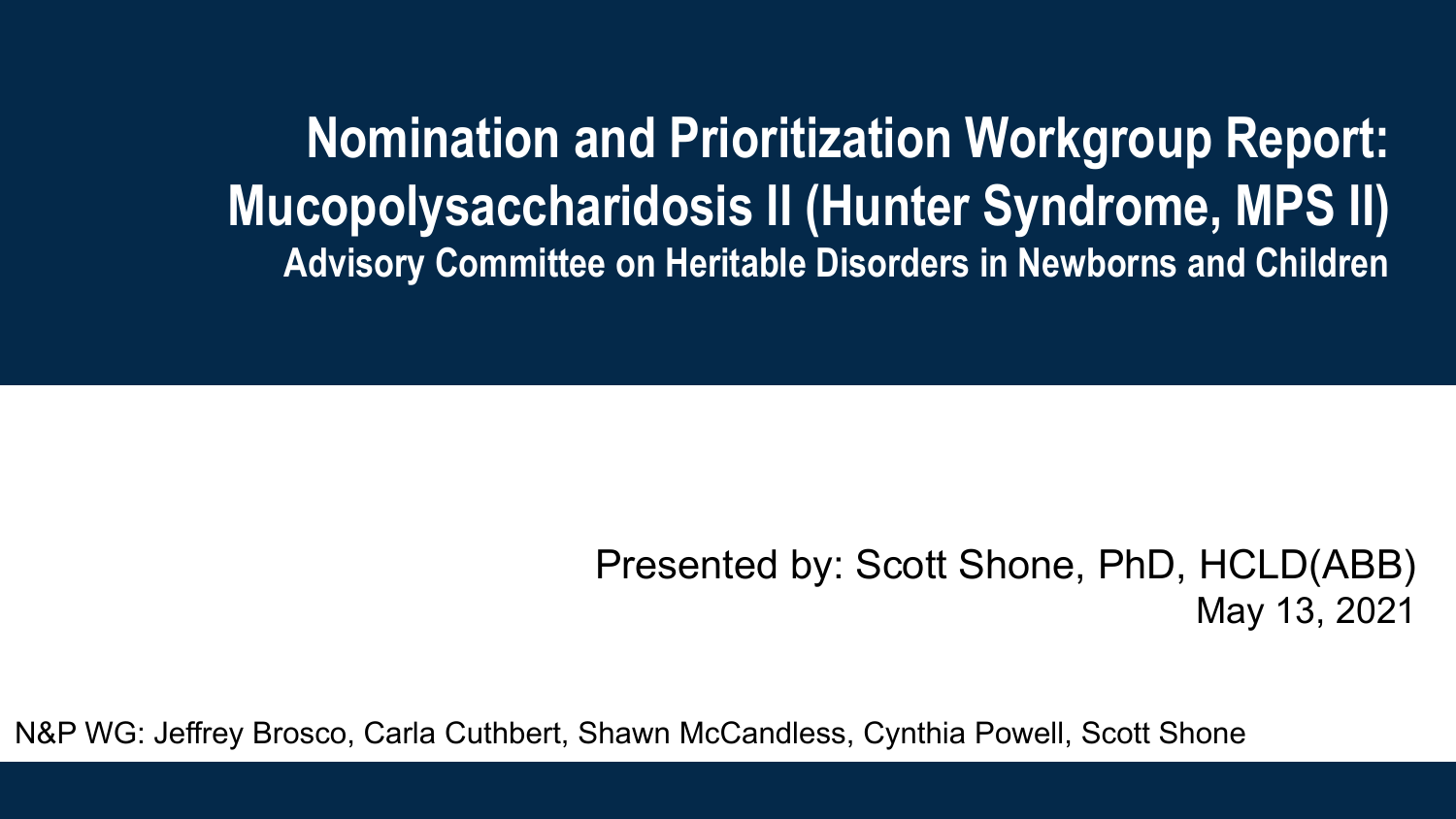### Nomination of Mucopolysaccharidosis II (Hunter Syndrome, MPS II)

#### Nominator

- Terri L. Klein, NPGC, President, National MPS Society
- N. Matthew Ellinwood, DVM, PhD, Chief Scientific Officer, National MPS Society

#### Co-Sponsors

- Barbara K. Burton, MD, Department of Pediatrics, Northwestern U
- Michael H. Gelb, PhD, Department of Chemistry, University of Washington
- Priya Kishnani, MD, Department of Pediatrics, Duke University
- Joseph Muenzer, MD, PhD, University of North Carolina at Chapel Hill
- C. Ronald Scott, MD, Departments of Pediatrics, University of Washington
- Bradford Therrell, PhD, Departments of Pediatrics, University of Texas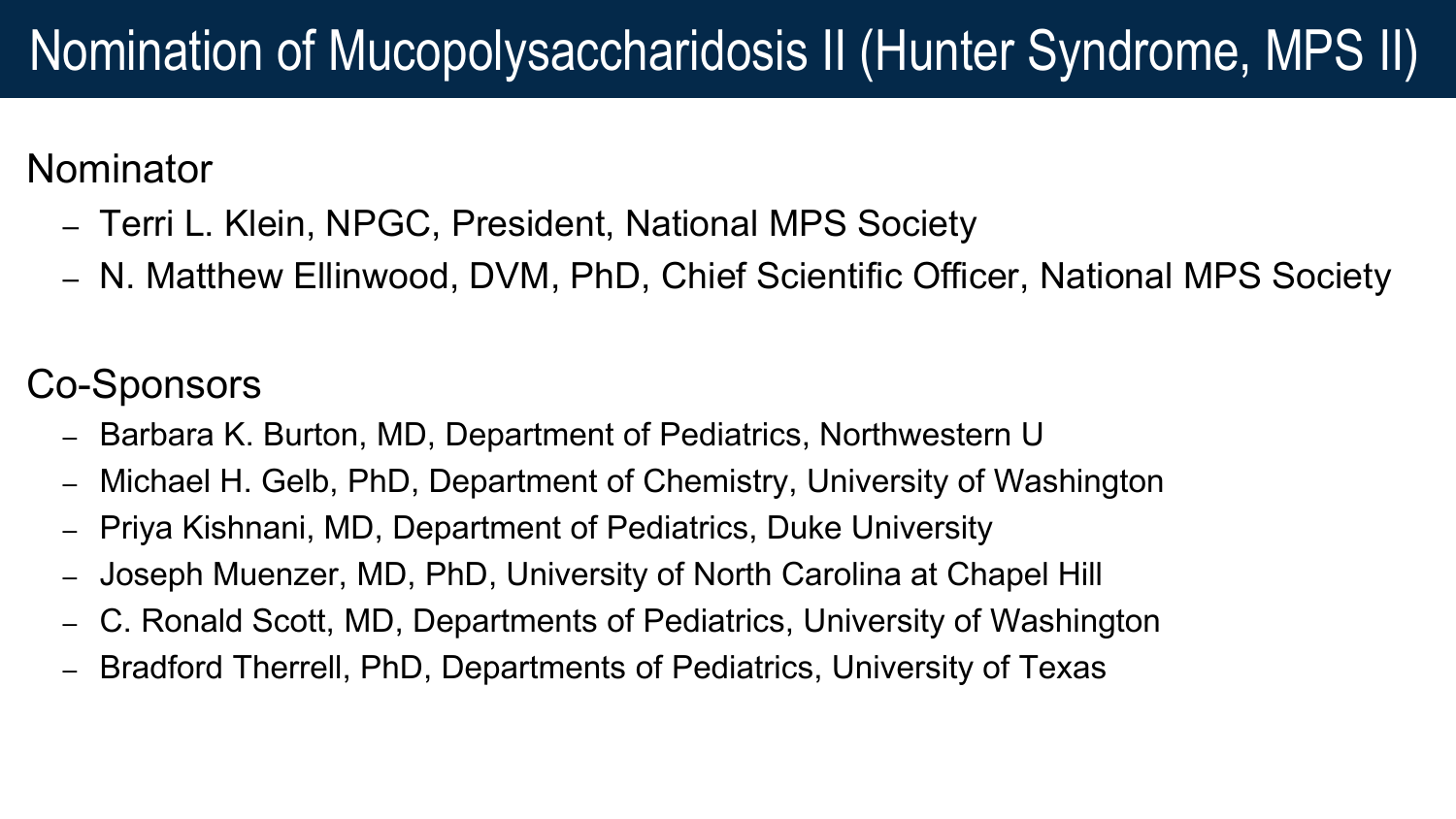### Mucopolysaccharidosis II (MPS II) Overview<sup>1</sup>

- Lysosomal Storage Disorder
- Progressive, multi-organ disease
- Onset ranges from approx. 1 year of age to early adolescence
	- attenuated and severe phenotypes
	- significant somatic symptoms (both)
	- profound cognitive impairment and developmental regression (severe)
		- death in second decade of life
	- somatic symptoms without significant cognitive involvement (attenuated)
		- survival into adulthood with some premature mortality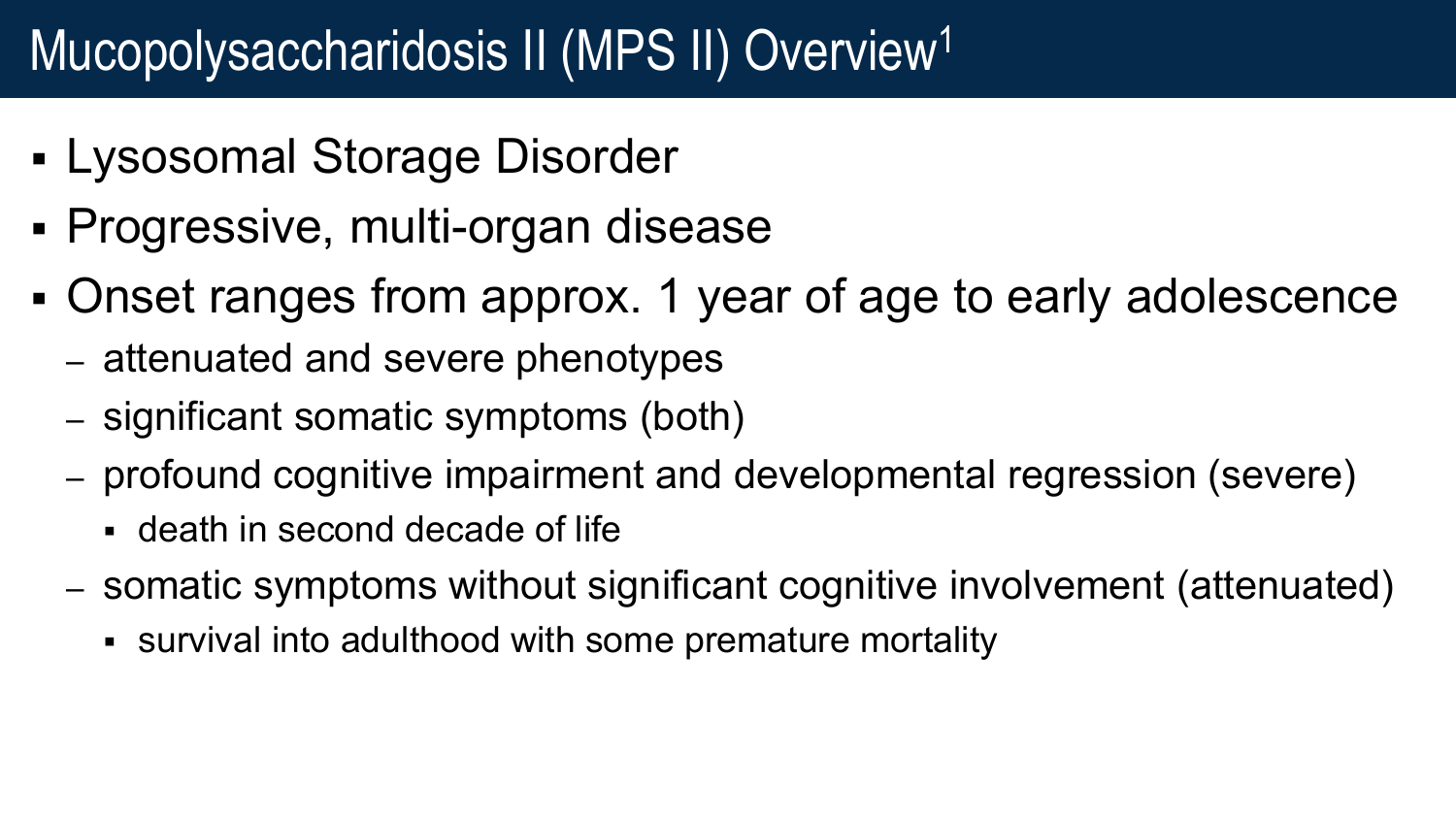#### Genetics and Epidemiology of Mucopolysaccharidosis II (MPS II)

- X-linked recessive inheritance, clinical heterogeneity with two primary phenotypes: attenuated and severe
- Deficiency of iduronate-2-sulfatase (I2S) leading to accumulation of dermatan sulfate and heparan sulfate1
- Incidence in US is not known. "In reality, newborn screening will determine the incidence of MPS II in the US."
	- Estimate 0.13 to 2.16 per  $100,000^{2,3}$
	- $-$  Illinois pilot<sup>4</sup>: 1 in 113,000, Missouri pilot<sup>5</sup>: 1 in 73,000
- Females with MPS II are rare, but typically severe phenotype
	- Carriers are generally asymptomatic<sup>1,2</sup>
- More than 400 disease causing variants in *IDS* locus (Xq28) described in ClinVar
	- Variable genotype-phenotype correlation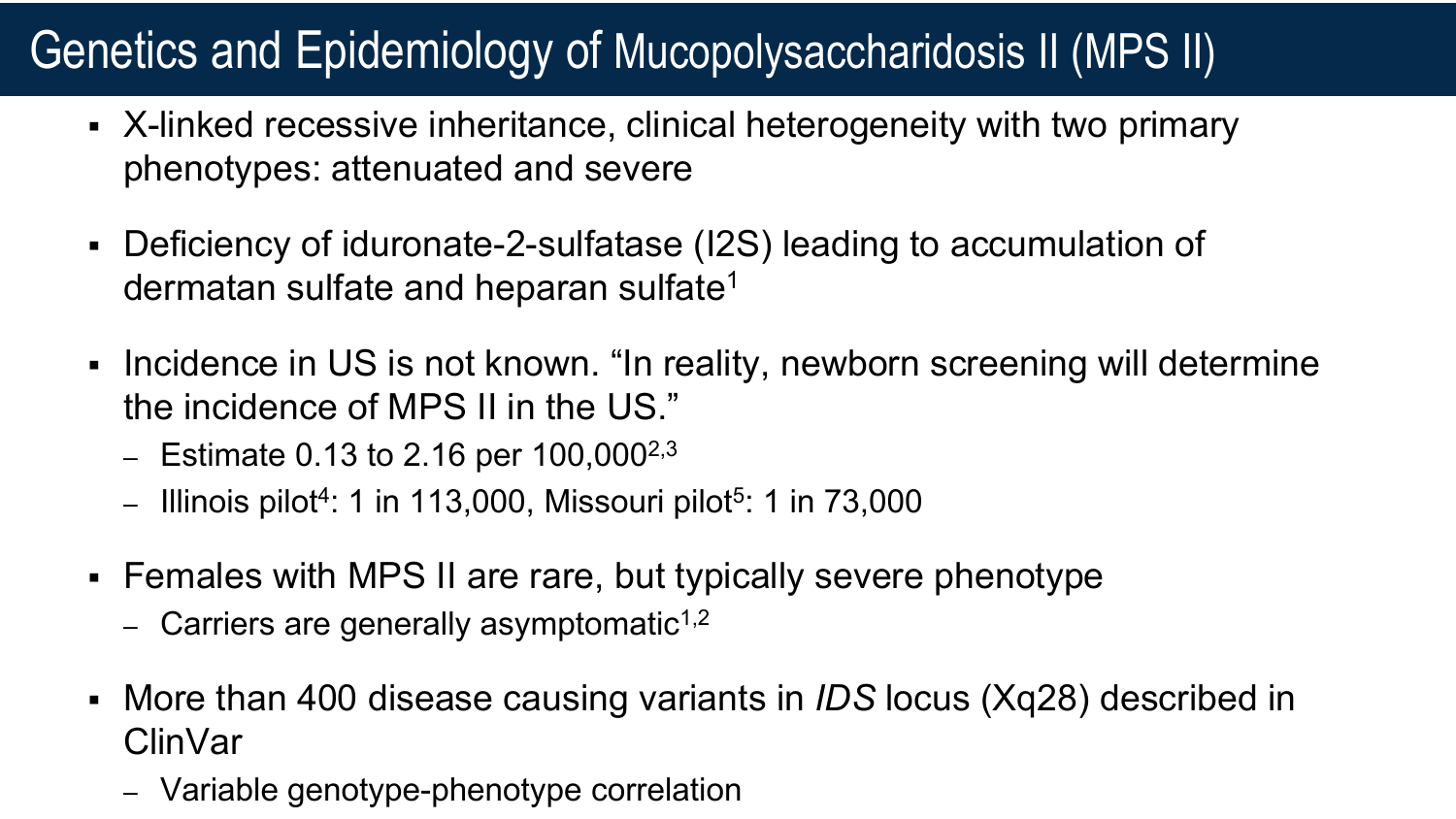- 1. Validation of the laboratory test
- 2. Widely available confirmatory testing with a sensitive and specific diagnostic test
- 3. A prospective population-based pilot study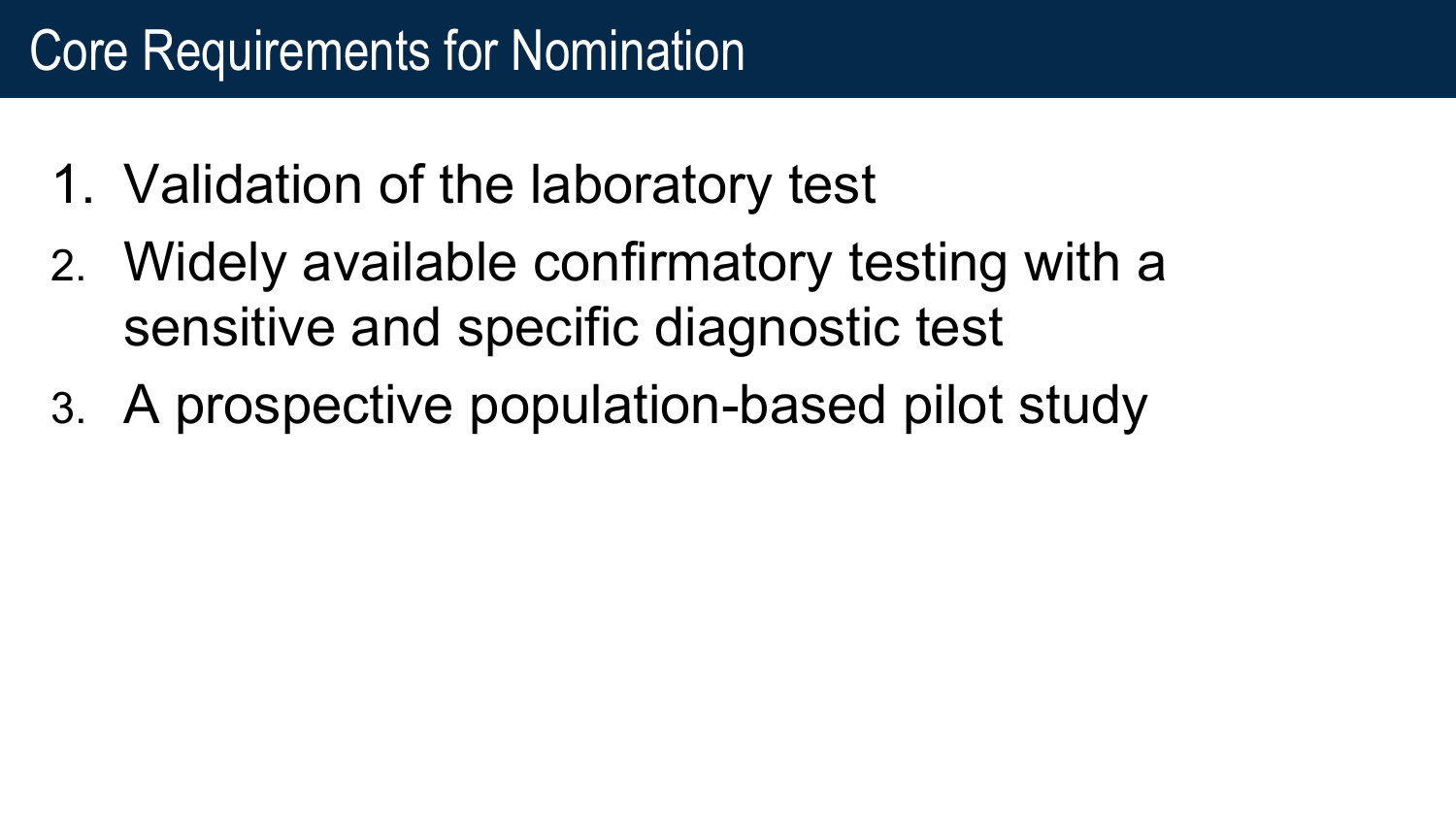#### Key Questions

- Is the nominated condition(s) **medically serious**?
- If is the **case definition** and the spectrum of the condition(s) well described, to help predict the phenotypic range of those children who will be identified based on population-based screening.
- Are *prospective pilot data* from population-based assessments available for this disorder?
- Does the screening test(s) have established *analytic validity*?
- Are the *characteristics of the screening test(s)* reasonable for the newborn screening system (among other aspects, a low rate of false negatives)?
- If there a widely available and CLIA and/or FDA approved *confirmatory test/diagnostic* process?
- Do the results have *clinical utility*? If the spectrum of disease is broad, will the screening and/or diagnostic test identify who is most likely to benefit from treatment, especially if treatment is onerous or risky?
- Are there defined *treatment* protocols, FDA approved drugs (if applicable) and is the treatment(s) available?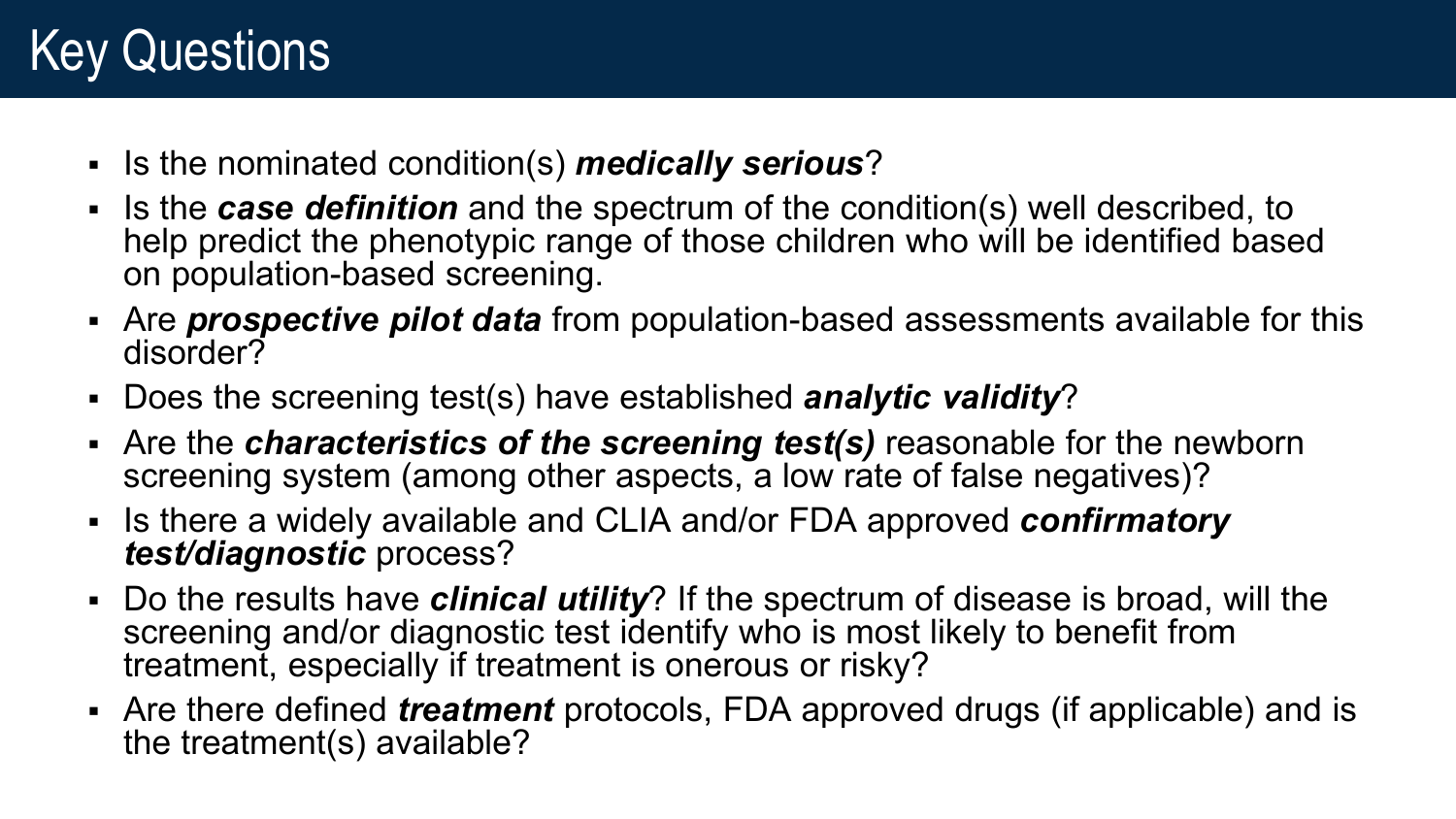#### Is the nominated condition(s) *medically serious*?

- Despite range of phenotypes, MPS II is a progressive multi-organ disorder.
	- All forms have somatic implications including skeleton, joints, heart, upper and lower airways, hearing, eyes
	- Severe form impacts central nervous system
- Left untreated, patients with the severe form survive until only the second decade of life. Patients with the attenuated form may survive until the fifth or sixth decade of life6.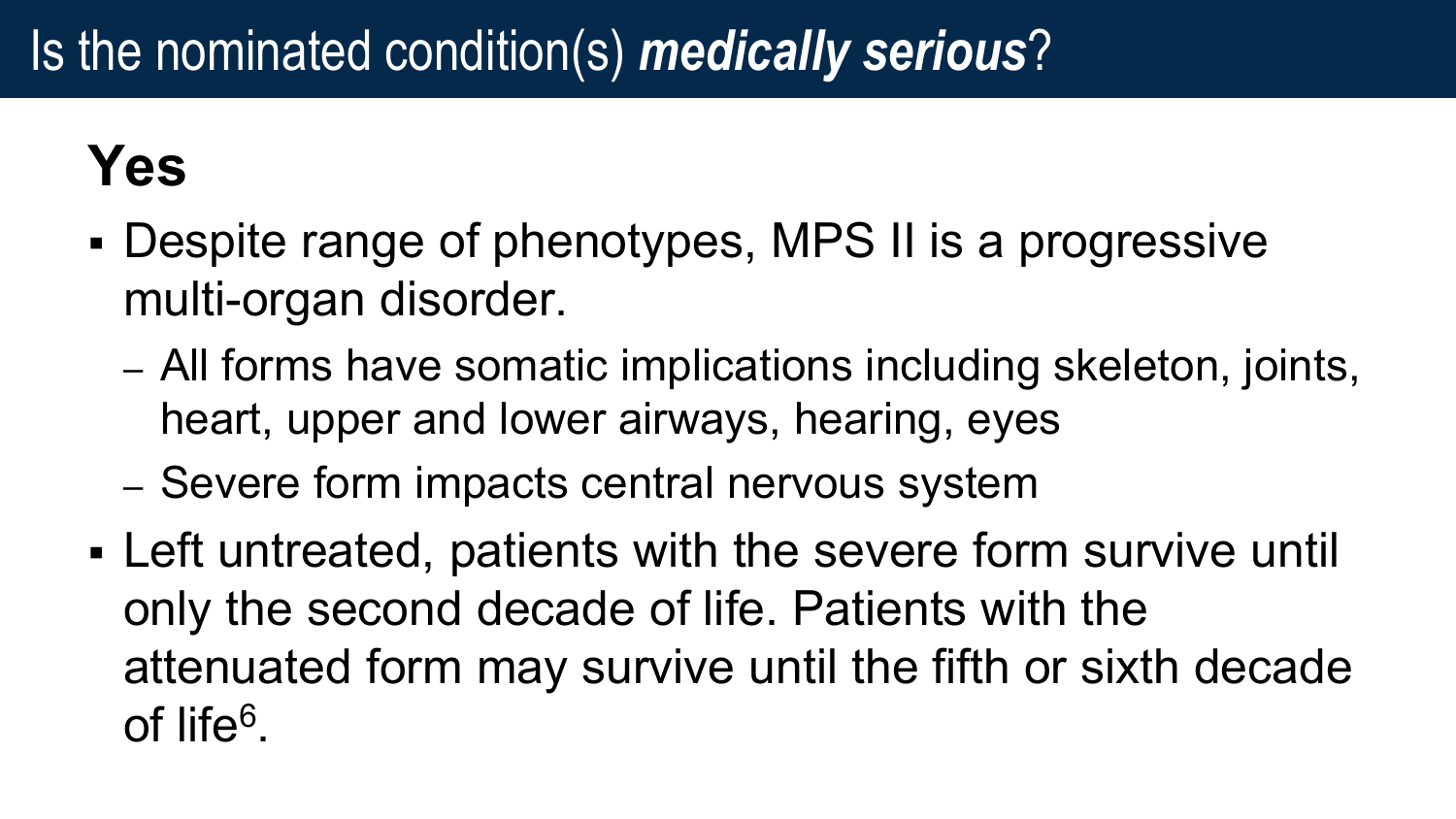Is the *case definition* and the spectrum of the condition(s) well described, to help predict the phenotypic range of those children who will be identified based on population-based screening.

## **Unclear**

- Prior to onset of symptoms, it is not always possible to predict the severity of the phenotype or cognitive involvement
- Many patients have rare or private mutations in the *IDS* gene for which no pre-existent phenotypic information is available<sup>7,8</sup>
- A complete gene deletion or large rearrangement results in severe phenotype1,6
- Routine diagnostic assays that measure the activity of I2S cannot distinguish between severe and attenuated MPS II patients.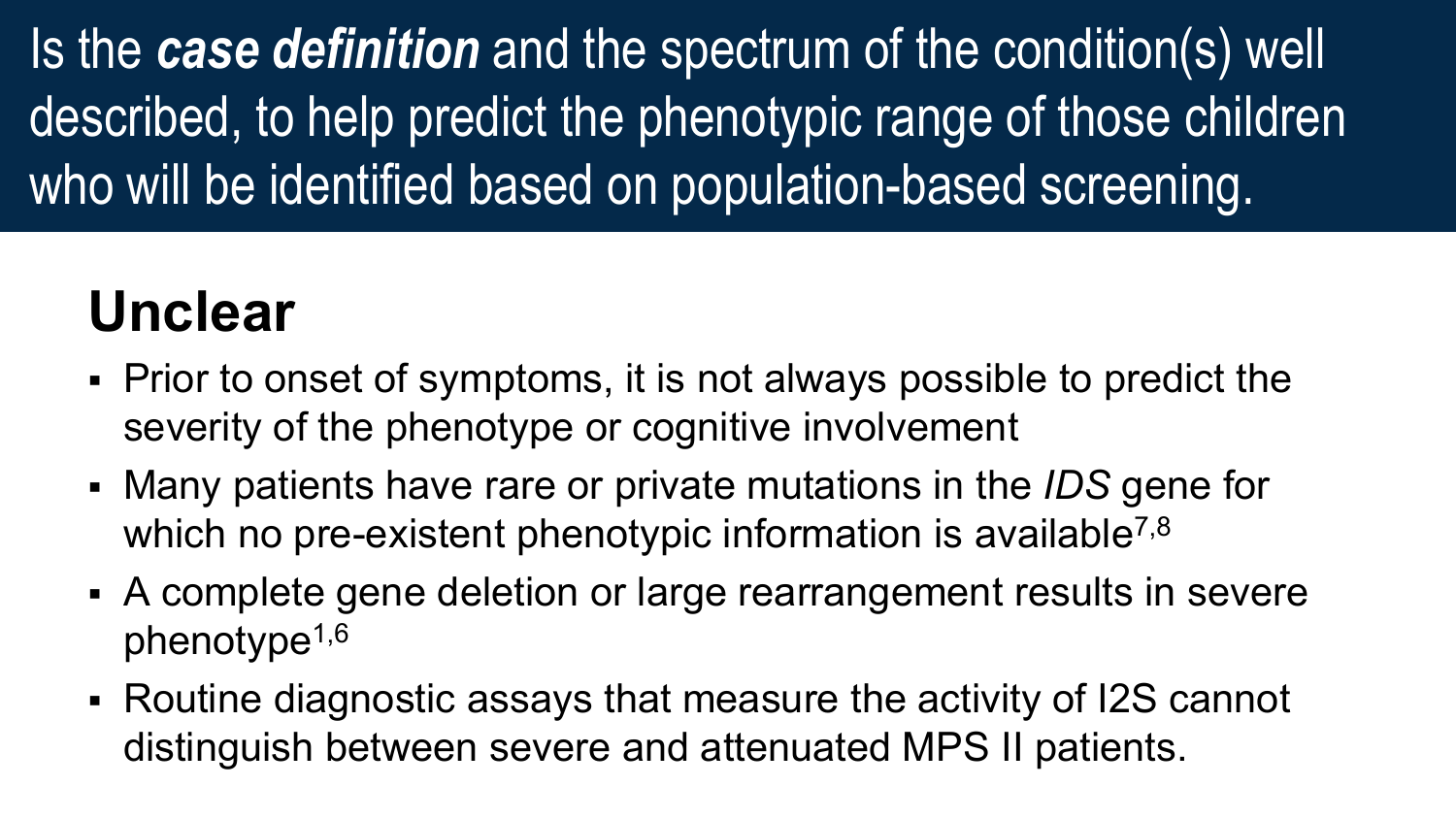## Are prospective pilot data (U.S. and/or international) from population-based assessments available for this disorder?

- Pilot study 1: Illinois, mandated full-population screening began December 11, 2017
	- 339,269 infants screened as of February 20204
	- 3 positive diagnoses confirmed by urine GAGs and molecular analysis
	- 28 false positives (includes pseudo-deficiency)
- Pilot study 2: Missouri, mandated full-population screening began November 1, 2018
	- $-$  146,954 infants were screened as of June 30, 2020<sup>5</sup>
	- 2 positive diagnosis confirmed by urine GAGs and molecular analysis
	- 27 false positives (includes pseudo-deficiency)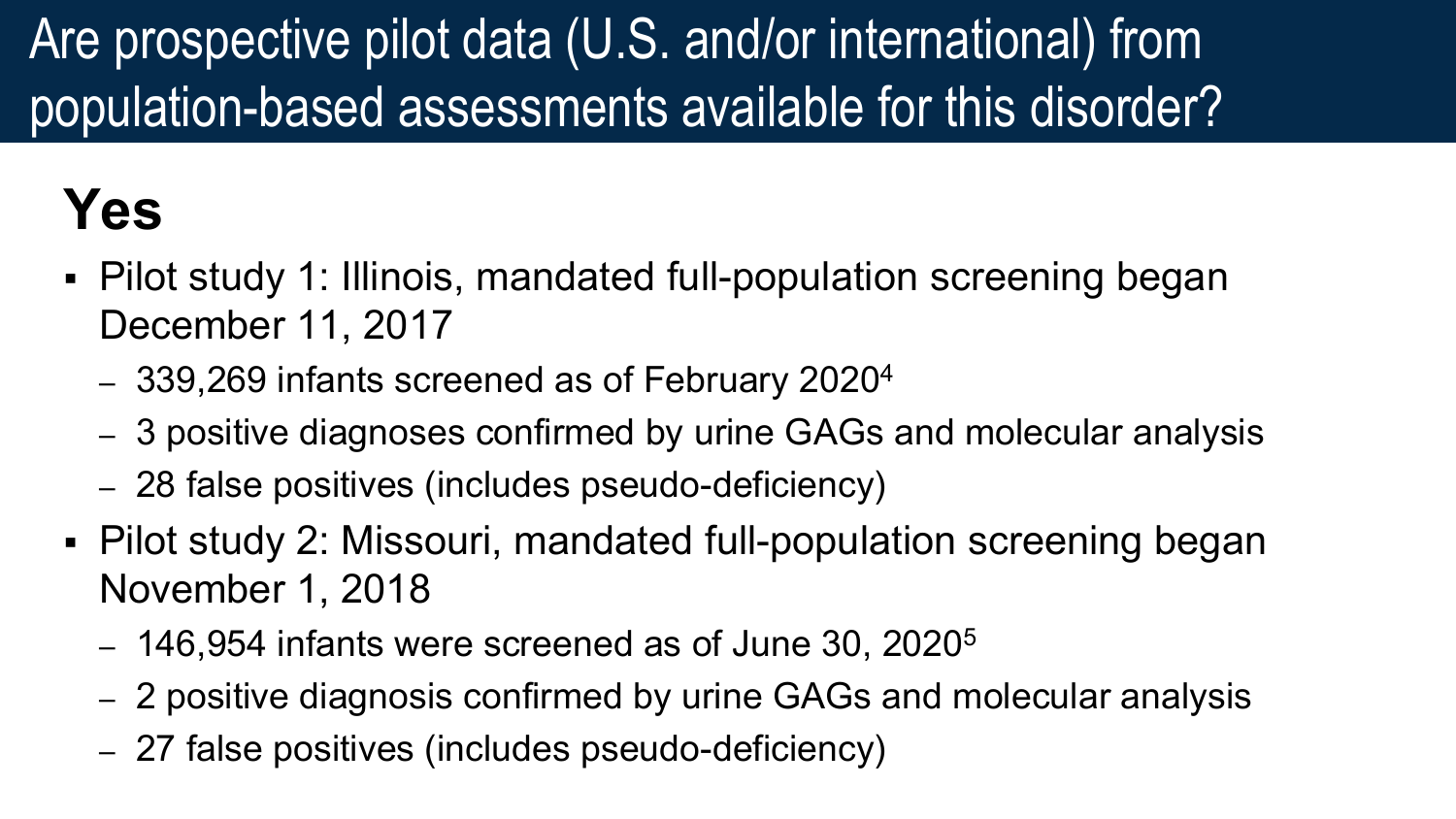### Does the screening test(s) have established *analytic validity*?

- Tandem Mass Spectrometry (MS/MS: FIA or LC) and Digital Microfluidics (DMF)
	- Neither FDA-cleared
- MS/MS and DMF
	- Sufficient data provided
		- **Limit of detection**
		- Recovery
		- **-** Linearity
		- Accuracy
		- **•** Precision
		- **Interferences**
		- Reference ranges
- Data provided demonstrate both methods have acceptable analytic validity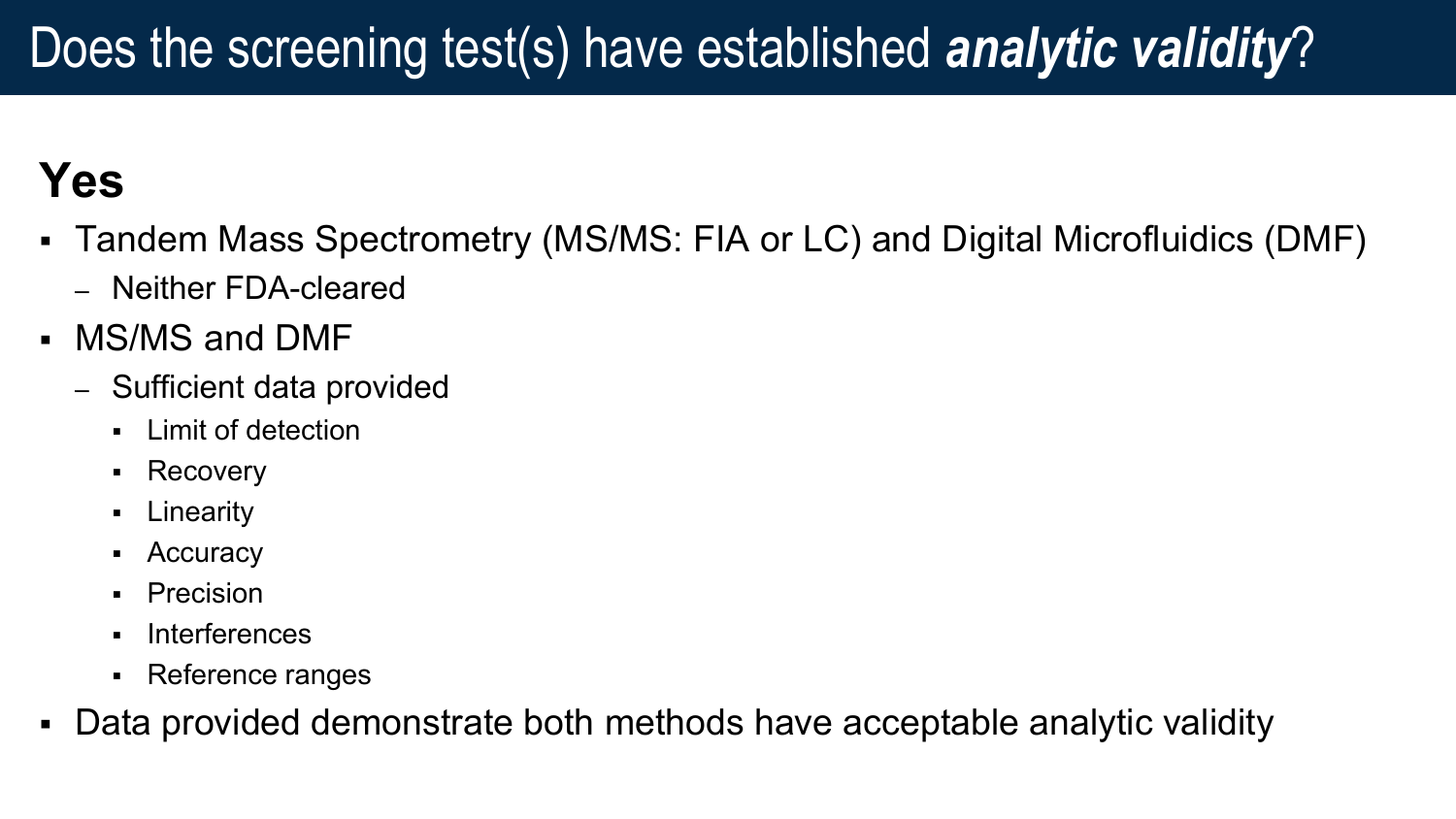Are the *characteristics of the screening test(s)* reasonable for the newborn screening system (among other aspects, a low rate of false negatives)?

- Laboratory developed test
- Can multiplex with other analytes for LSD screening
- False positive rate similar to other first-tier assays for current RUSP conditions
	- Illinois (MS/MS): 339,269 screened, 31 screen positive, 3 confirmed
	- Missouri (DMF): 146,954 screened, 29 screen positive, 2 confirmed
	- Second-tier/Third-tier tests ideal
		- Sequencing *IDS*
		- DBS heparan sulfate and dermatan sulfate (insufficient data currently)
- False negative rate unknown (none identified in pilot studies)
- Other disorder detected: multiple sulfatase deficiency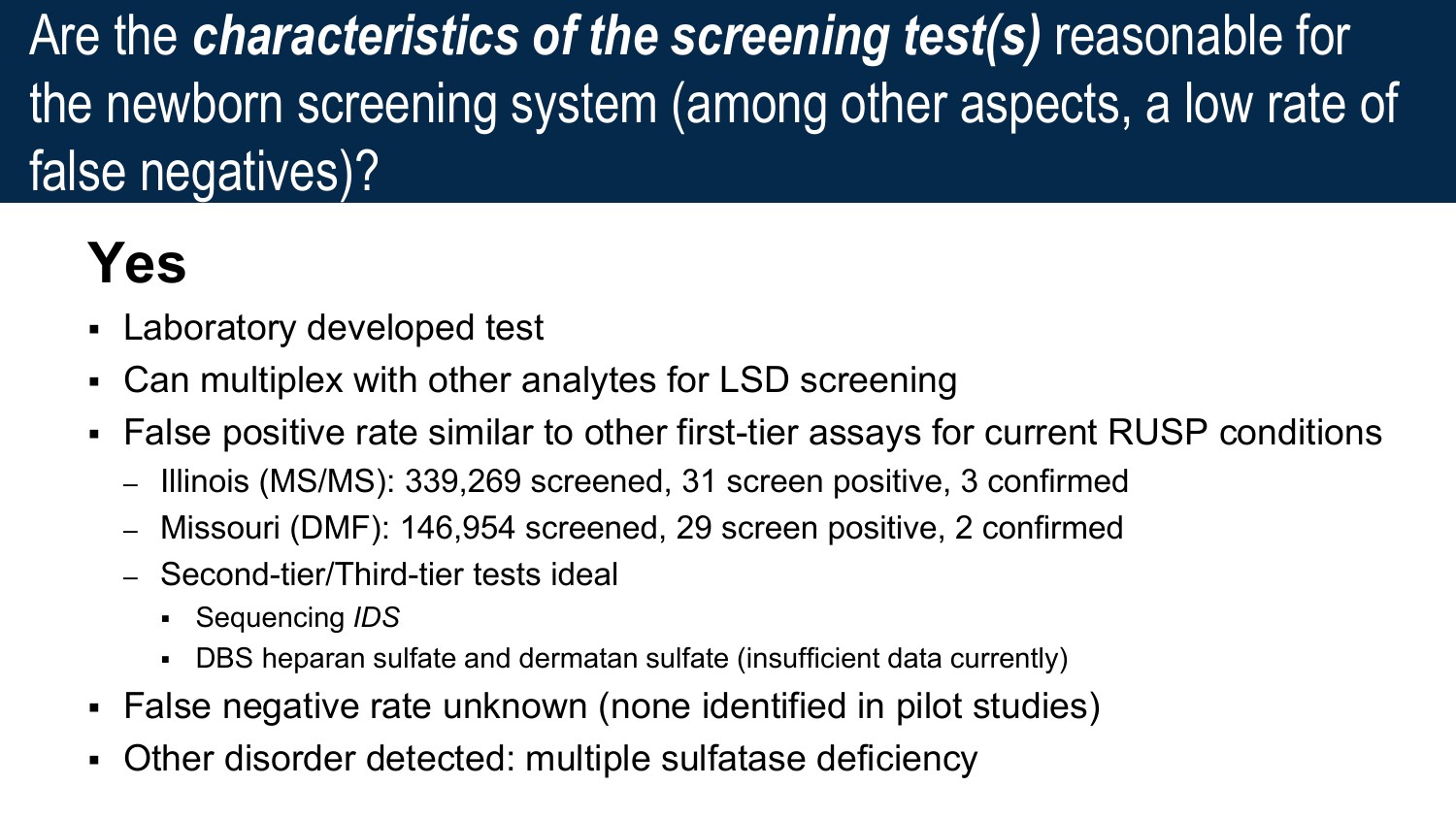## Is there a widely available and CLIA and/or FDA approved *confirmatory test/diagnostic* process?

- No FDA cleared tests for MPS II
- Quantitative demonstration of deficient I2S activity in combination with a quantified elevation of urinary dermatan and heparan sulfates
	- second sulfatase is quantitatively assayed in plasma or white blood cells to rule out multiple sulfatase deficiency
- Sequencing of the *IDS* gene
	- Not diagnostic, helpful to predict phenotype
- Selected CLIA laboratories performing confirmatory tests
	- Mayo Clinic-Rochester
	- Greenwood Genetic Center
	- PerkinElmer Genetics
	- University of Illinois at Chicago Biochemical Genetics Laboratory
	- Duke University Biochemical Genetics Laboratory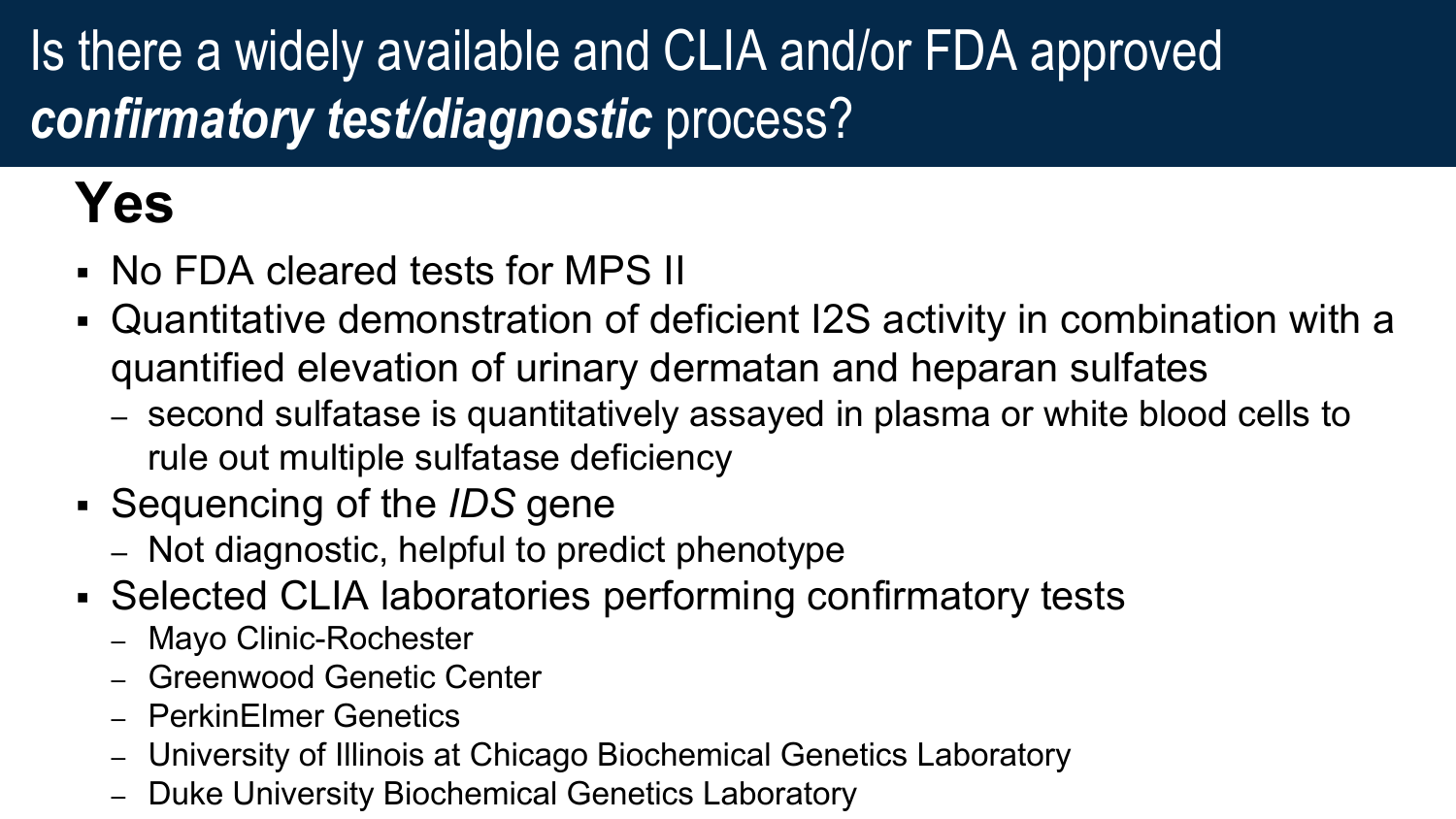## Are there defined *treatment* protocols, FDA approved drugs (if applicable) and is the treatment(s) available?

- Two available therapies
	- Enzyme replacement therapy (ERT) with IV recombinant human I2S
	- Hematopoietic Stem Cell Transplantation (HSCT)
- ERT
	- Standard of care
	- Weekly IV infusions with idursulfase (FDA approved in 2006)
	- Does not cross blood-brain barrier and does not alter CNS disease
- **· HSCT** 
	- Infrequently used
	- Limited data on somatic and CNS improvement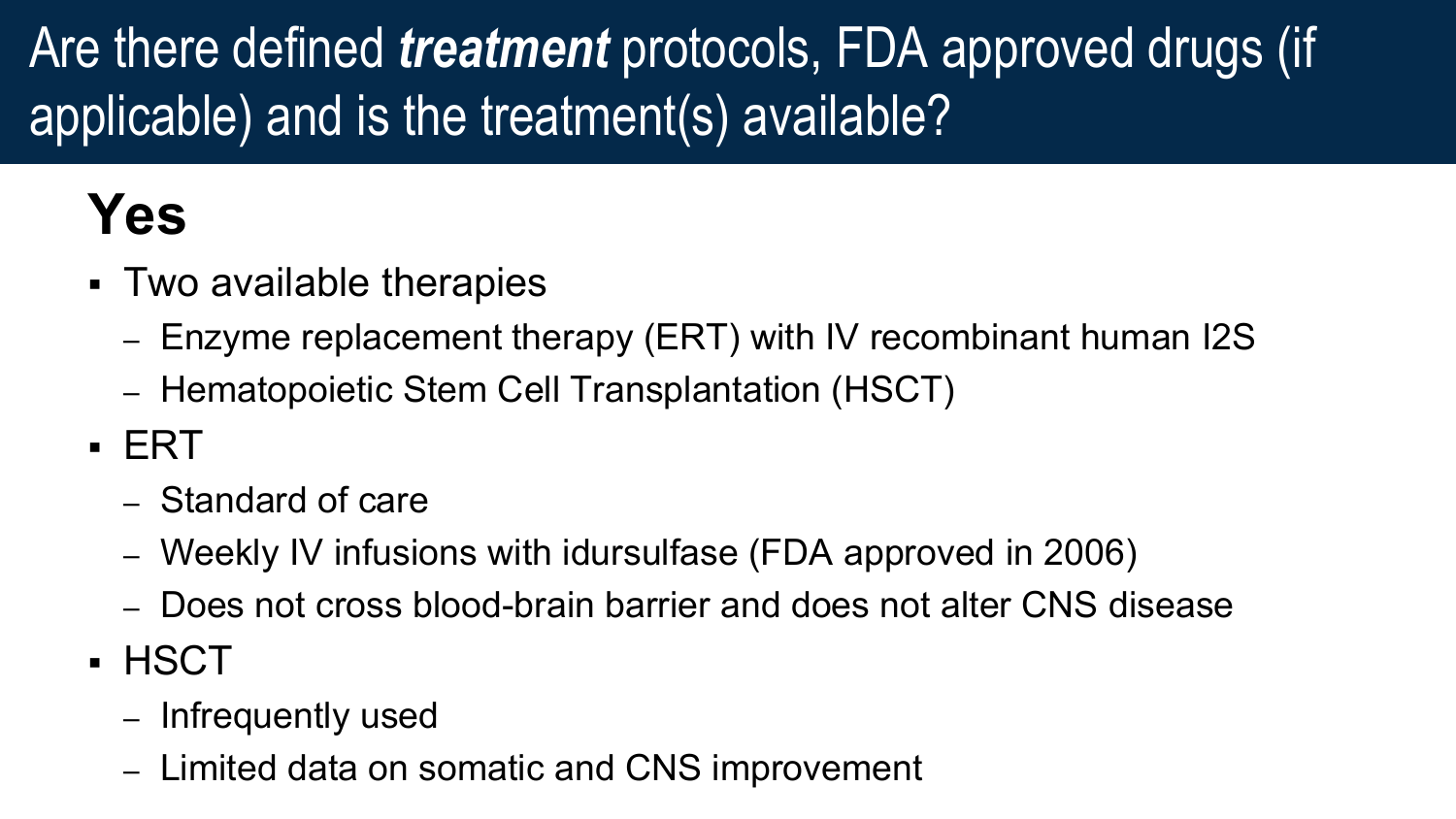Do the results have *clinical utility*? If the spectrum of disease is broad, will the screening and/or diagnostic test identify who is most likely to benefit from treatment, especially if treatment is onerous or risky?

# **Unclear**

- Considerable clinical heterogeneity in the onset and rate of disease progression, but early intervention is important
- Screening does not clearly predict phenotype
	- Most serious phenotypes may be identified by sequencing
- Treatment can prevent somatic disease progression, but not reverse disease
- **Impact of treatment on CNS remains unclear**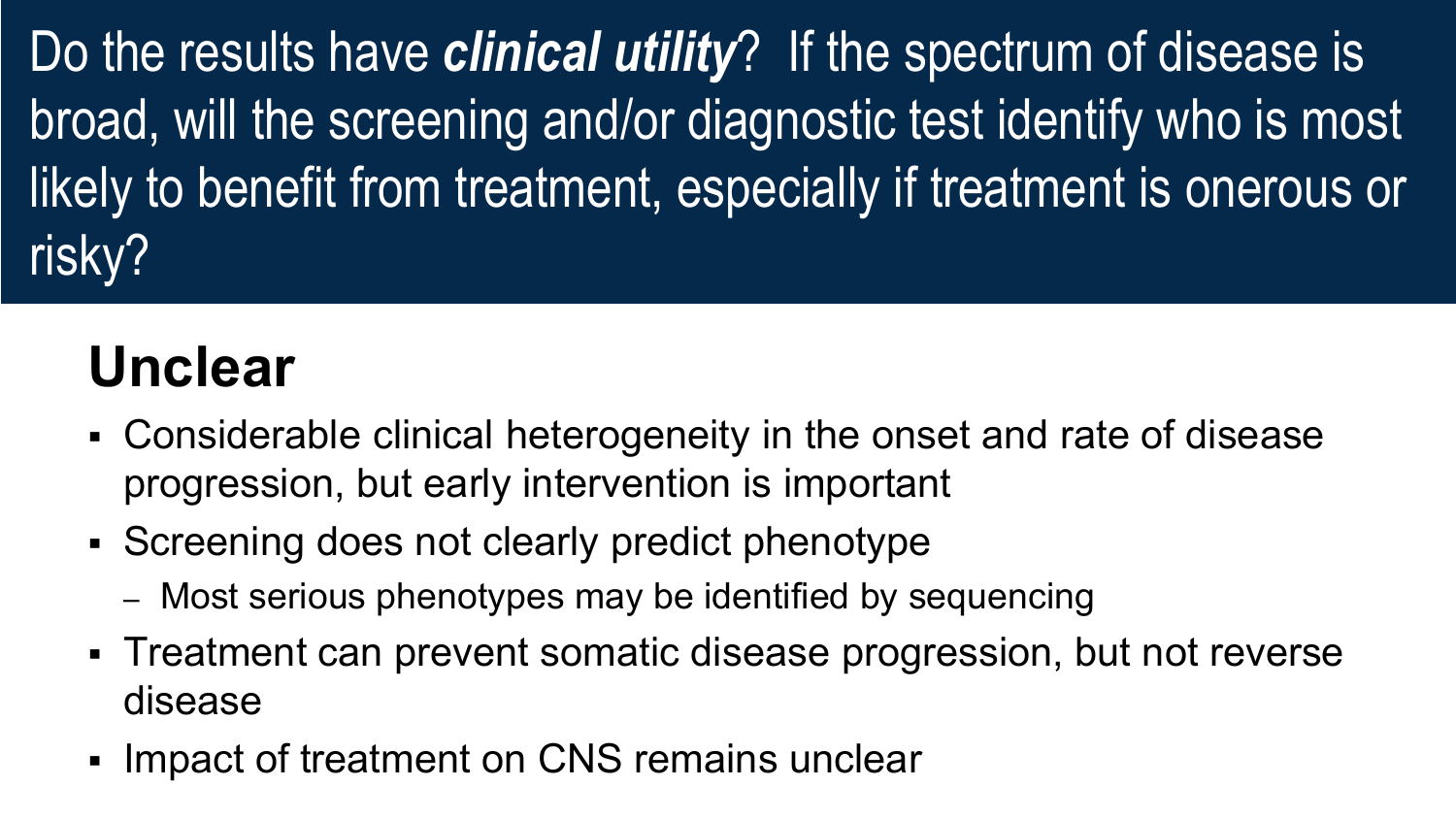## Key Questions - Summary

- Is the nominated condition(s) *medically serious*? **YES**
- If is the **case definition** and the spectrum of the condition(s) well described, to help predict the phenotypic range of those children who will be identified based on population-based screening? **UNCLEAR**
- Are *prospective pilot data* from population-based assessments available for this disorder? **YES**
- Does the screening test(s) have established *analytic validity*? **YES**
- Are the *characteristics of the screening test(s)* reasonable for the newborn screening system (among other aspects, a low rate of false negatives)? **YES**
- Is there a widely available and CLIA and/or FDA approved *confirmatory test/diagnostic* process? **YES**
- Do the results have *clinical utility*? If the spectrum of disease is broad, will the screening and/or diagnostic test identify who is most likely to benefit from treatment, especially if treatment is onerous or risky? **UNCLEAR**
- Are there defined *treatment* protocols, FDA approved drugs (if applicable) and is the treatment(s) available? **YES**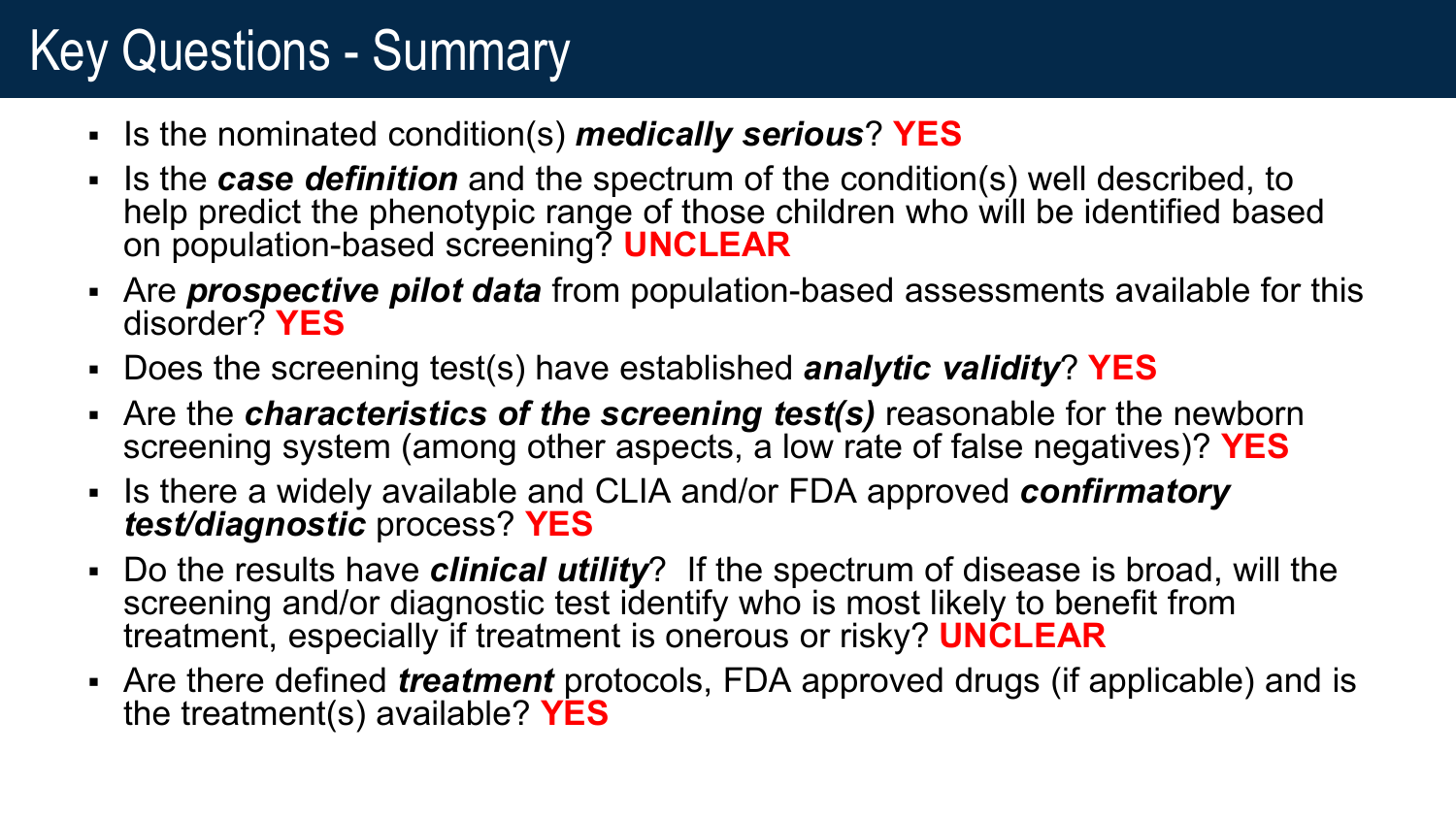### Nomination and Prioritization Workgroup Recommendation

The Advisory Committee should move the nomination of Mucopolysaccharidosis II (Hunter Syndrome, MPS II) forward for a full evidence review.